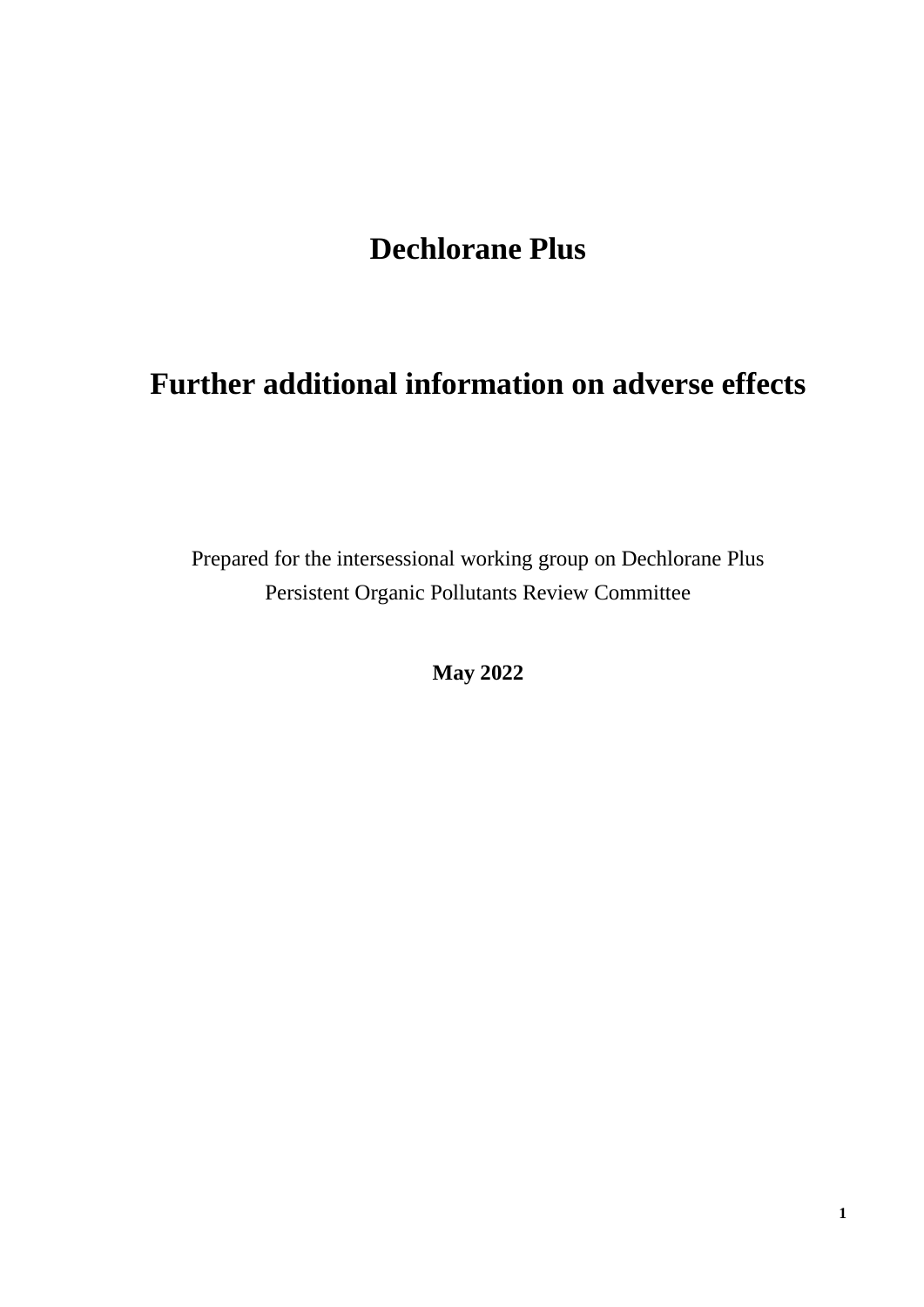# **Table of contents**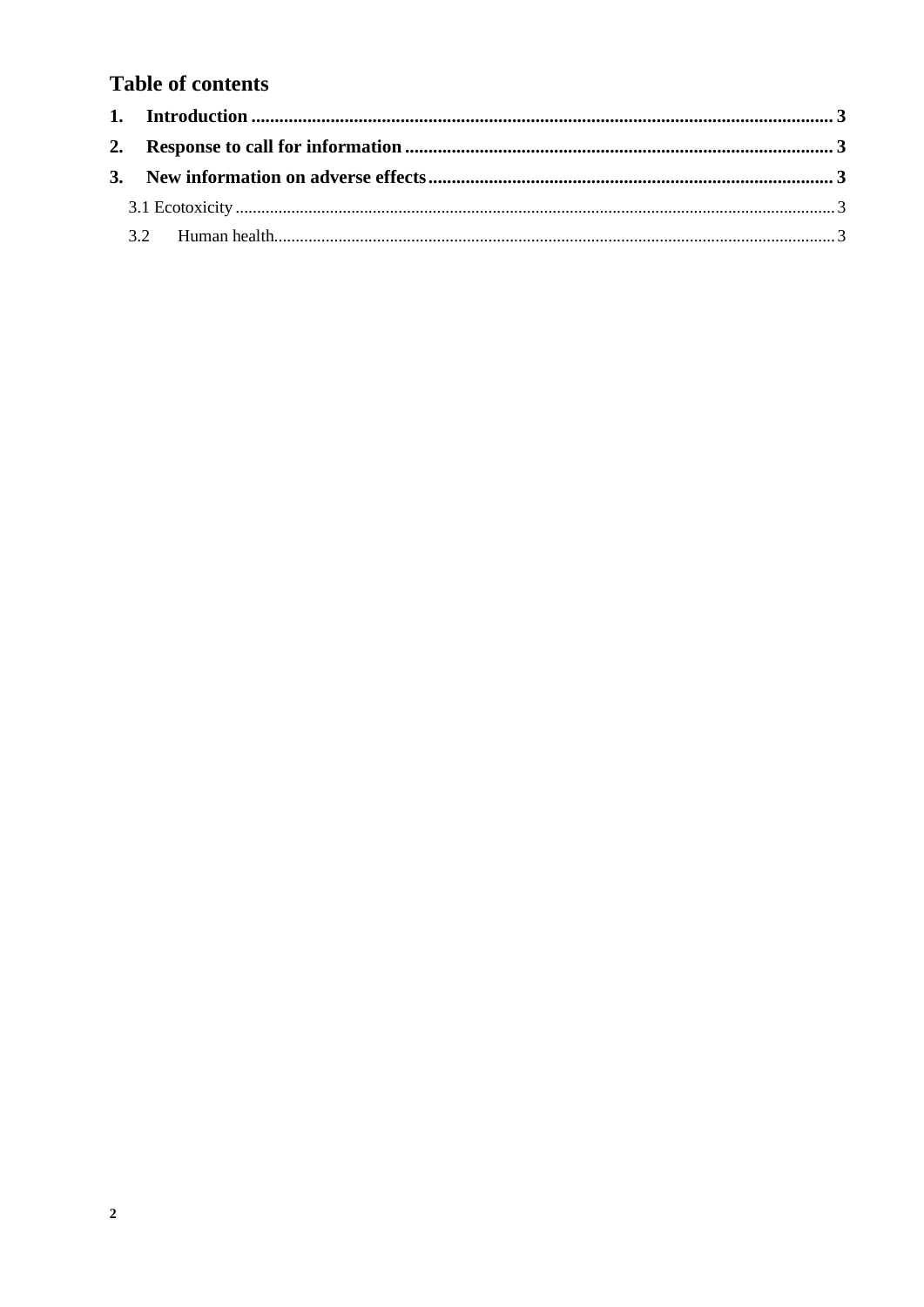## **1. Introduction**

1. At its seventeenth meeting the Committee adopted decision POPRC-17/2, by with it adopted the risk profile (UNEP/POPS/POPRC.17/3.Add 2), and concluded that Dechlorane Plus is likely, as a result of its long-range environmental transport, to lead to significant adverse human health and/or environmental effects such that global action is warranted. The Commetee also decided to establish an intersessional working group to prepare a risk management evaluation that included an analysis of possible control measures for Dechlorane Plus in accordance with Annex F to the Convention. Parties and observers were invited to submit to the Secretariat, before 14 March 2022, the information specified in Annex F as well as additional information relating to adverse effects of Dechlorane Plus. Recognizing that the dataset on toxicity and ecotoxicity is limited, but that available short-term toxicity data indicates concern for potential adverse effects to the environment and humans at low levels, the Commetee also invited the intersessional working group to explore any further information on adverse effects, and, if appropriate, to revise the risk profile for consideration by the Committee at its eighteenth meeting.

In accordance with Decision POPRC-17/2 this document presents new information on adverse effects of Dechlorane Plus that has become available since the Commitees seventeenth meeting and includes information submitted by Parties and Observers as well information openly available information retrieved from peer-reviewed scientific literature.

3. The additional information on adverse effects is envisaged as an addendum to the risk profile adopted at POPRC-17 contained in document UNEP/POPS/POPRC.17/3.Add 2.

### **2. Response to call for information**

4. Information on adverse effects was submitted by the following Parties and Observers: Republic of Korea, Saudi Arabia and the UK. All submissions are available on the Convention web site.

### **3. New information on adverse effects**

5. During the period between the POPRC 17 in January 2022 and May 2022, two peer-reviewed studies have become available, and they are summarized below. One study is a field study considering impact of DP and other contaminants on fatty acid composition in seals. The other study is an epidemiology study investigating relationship between serum DP concentration, body mass index and how human serum albumin binding of ethanol or free-fatty acids in the blood can explain some of the differences observed in serum levels of DP between normal weight and obese people, and alcoholic and non-alcoholic people.

#### **3.1 Ecotoxicity**

6. In a field study of seals from Northern Atlantic the relationship between hepatic fatty acids (FA) profiles and exposure to a suite of contaminants in a sentinel species, the harbor seal (*Phoca vitulina*), from the Gulf of Maine and the south coast of Sweden were investigated. FA profiles differed in the two seal populations, and the levels of legacy and alternative brominated flame retardants and polyhalogenated carbazoles were significantly elevated in Maine seals. The results suggest that the potential of contaminants to disrupt lipid metabolism in marine mammals warrant continuous biomonitoring and risk assessment, considering the critical role of poly-unsaturated FAs in vital biological processes. Detection frequens of *syn-* and *anti*-DP was 28% and 68% respectively in the Swedish seals, and 20% and 30 % respectively, in the seals from Main. The concentrations of sum perfluoroalkyl charboxylates (ΣPFCAs), polybrominated biphenyls (ΣPBDEs), alternative brominated flame retrdants (ΣaBFRs), and dechloranes (ΣDECs) were all correlated with ratio of sum 6 and 3 (Σn-6/Σn-3) poly-unsaturated FAs (PUFAs) in Swedish seals. Significant positive relationship between some of hepatic FA ratios (Sn-6/n-2nPUFA, 16:1n7/16:0) and  $\Sigma$ DECs were observed in the seals from Sweden (Sun et al., 2022).

#### **3.2 Human health**

7. In an epidemiology study, serum was sampled from the same participants (n=33) in five consecutive years (2012-2016) from the general population of Wuxi City, Jiangsu Province, China (Bao et al., 2022). No temporal trend was observed over the periode, sum DP in serum were in the range of 1.73-16.21 ng/g lw (mean 4.67 ng/g lw). Differences between DP concentrations in serum from overweight people (BMI  $\geq$  24.0) and normal weight people and between DP concentrations in serum from alcoholic and non-alcoholic people were investigated. Furthermore, it was explored if fatty acids and ethanol could have any influence on the DP concentrations in human serum. *Syn*-DP